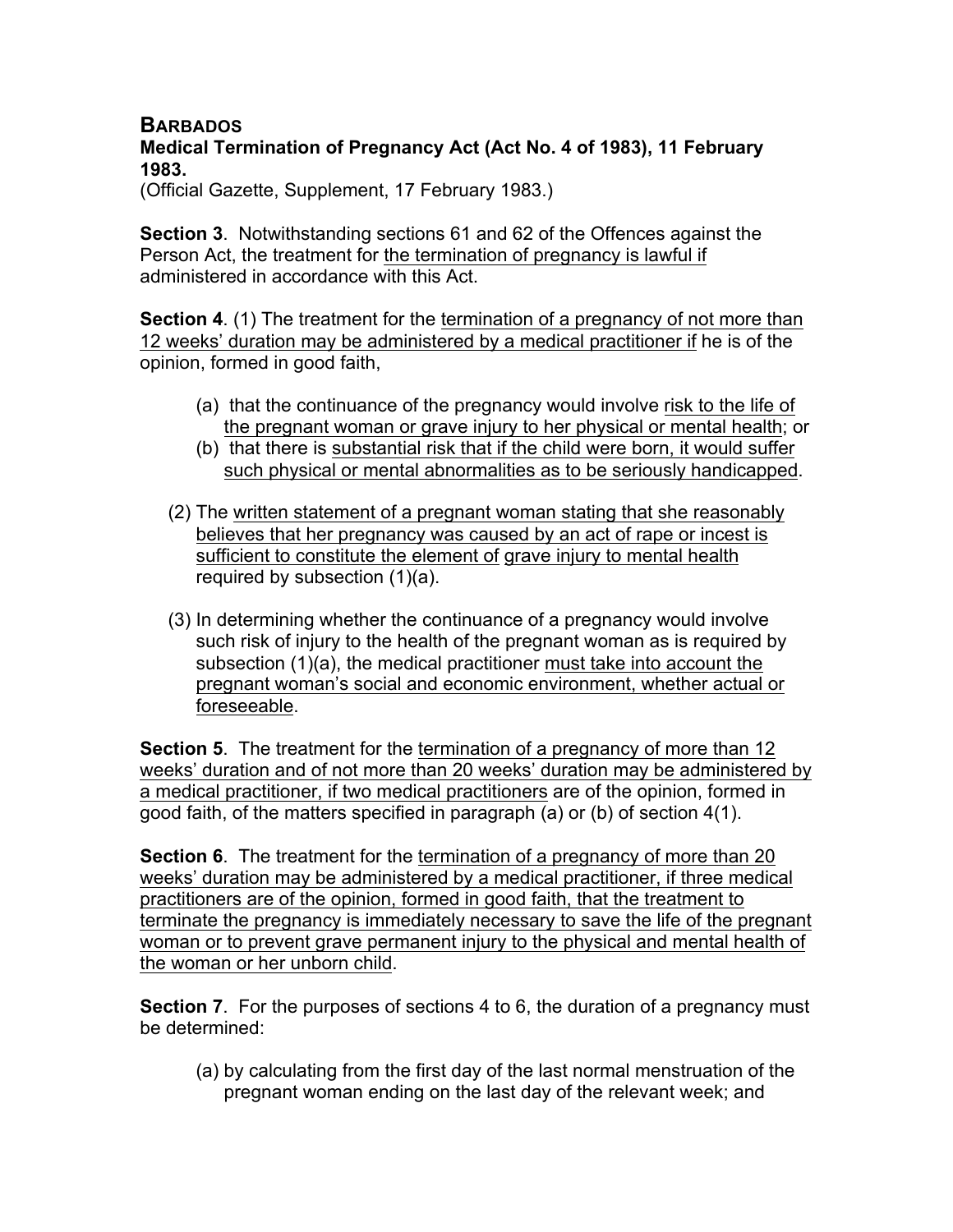(b) by clinical examination.

**Section 8**. (1) Subject to this section and to section 11, a medical practitioner may require the written consent of the pregnant woman before administering treatment for the termination of a pregnancy.

- (2) The treatment for the termination of the pregnancy of a female under the age of 16 years or of a person of unsound mind of any age shall not be administered except with the written consent of her parent or guardian.
- (3) "Person of unsound mind" has the meaning assigned to it by section 2 of the Mental Health Act.

**Section 9**. The treatment for the termination of a pregnancy of more than 12 weeks' duration shall be administered in a hospital approved by the Minister for this purpose.

**Section 10**. (1) Subject to subsection (4), no person is under any legal duty to participate in any treatment for the termination of a pregnancy to which he has a conscientious objection.

- (2) In legal proceedings, the burden of proving the conscientious objection lies on the person making the allegation.
- (3) The burden of proof referred to in subsection (2) may be discharged by the person testifying on oath or affirmation to the fact of his conscientious objection.
- (4) Subsection (1) does not affect the duty of a person to participate in treatment for the termination of a pregnancy that is immediately necessary to save the life of the pregnant woman or to prevent grave permanent injury to her physical or mental health.

**Section 11**. The following sections do not apply where the treatment to terminate the pregnancy is immediately necessary to save the life of the pregnant woman or to prevent grave permanent injury to her physical or mental health, namely:

- (a) sections 5 and 6 relating to the number of medical opinions required; and
- (b) sections 8 and 9.

**Section 12**. The Minister may make regulations:

- (a) with respect to the counselling services to be provided;
- (b) with respect to the requirement as to residence that a pregnant woman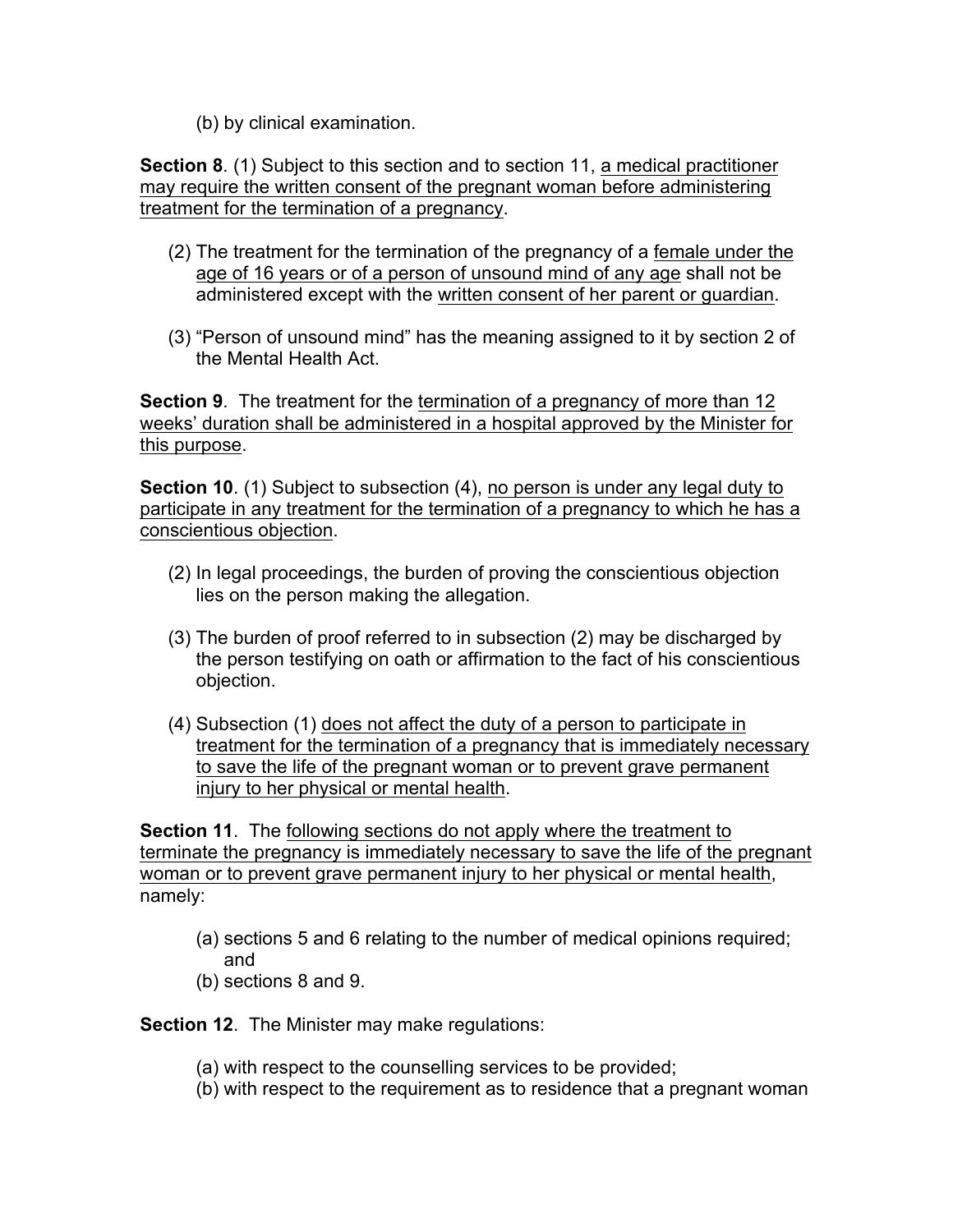must possess in order to qualify for treatment under this Act;

- (c) in respect of the records to be kept by medical practitioners or other persons of the pregnancies terminated and in respect of the submission of the records to the Chief Medical Officer, together with other prescribed information;
- (d) prohibiting the disclosure, except to such persons and for such purposes as may be prescribed, of any information required to be contained in records kept by virtue of paragraph (c); and
- (e) in respect of the form of consents required by Section 8.

**Section 13**. The Chief Medical Officer or other person authorized by him in writing, may at all reasonable times enter any premises for the purpose of ascertaining whether there has been any contravention of this Act or the regulations.

**Section 14.** (1) Subject to section 10, a person who contravenes sections 8 and 9 is guilty of an offence and is liable on summary conviction to a fine of \$2,500 or imprisonment for 12 months.

(2) A person who unlawfully discloses information obtained by virtue of paragraph (d) of section 12 is guilty of an offence and liable on summary jurisdiction to a fine of \$2,500 or to imprisonment for 12 months.

**Section 15**. This Act comes into operation on a date to be fixed by proclamation.

**Medical Termination of Pregnancy Regulations, 1983**. (Official Gazette, Supplement, No. 41, 19 May 1983.)

 $\mathcal{L}_\text{max}$  and  $\mathcal{L}_\text{max}$  and  $\mathcal{L}_\text{max}$ 

**Section 1**. These regulations may be cited as the Medical Termination of Pregnancy Regulations, 1983.

**Section 2**. A medical practitioner who carries out the treatment for the termination of a pregnancy shall:

- (a) keep a record of the treatment in the form specified in the Schedule; and
- (b) forward the record to the Chief Medical Officer within 30 days of the treatment.

**Section 3**. Any information given to the Chief Medical Officer in pursuance of these regulations shall not be disclosed except:

- (a) by the Chief Medical Officer in the performance of his functions under the Act and the regulations;
- (b) to a member of the police force for the purpose of instituting criminal